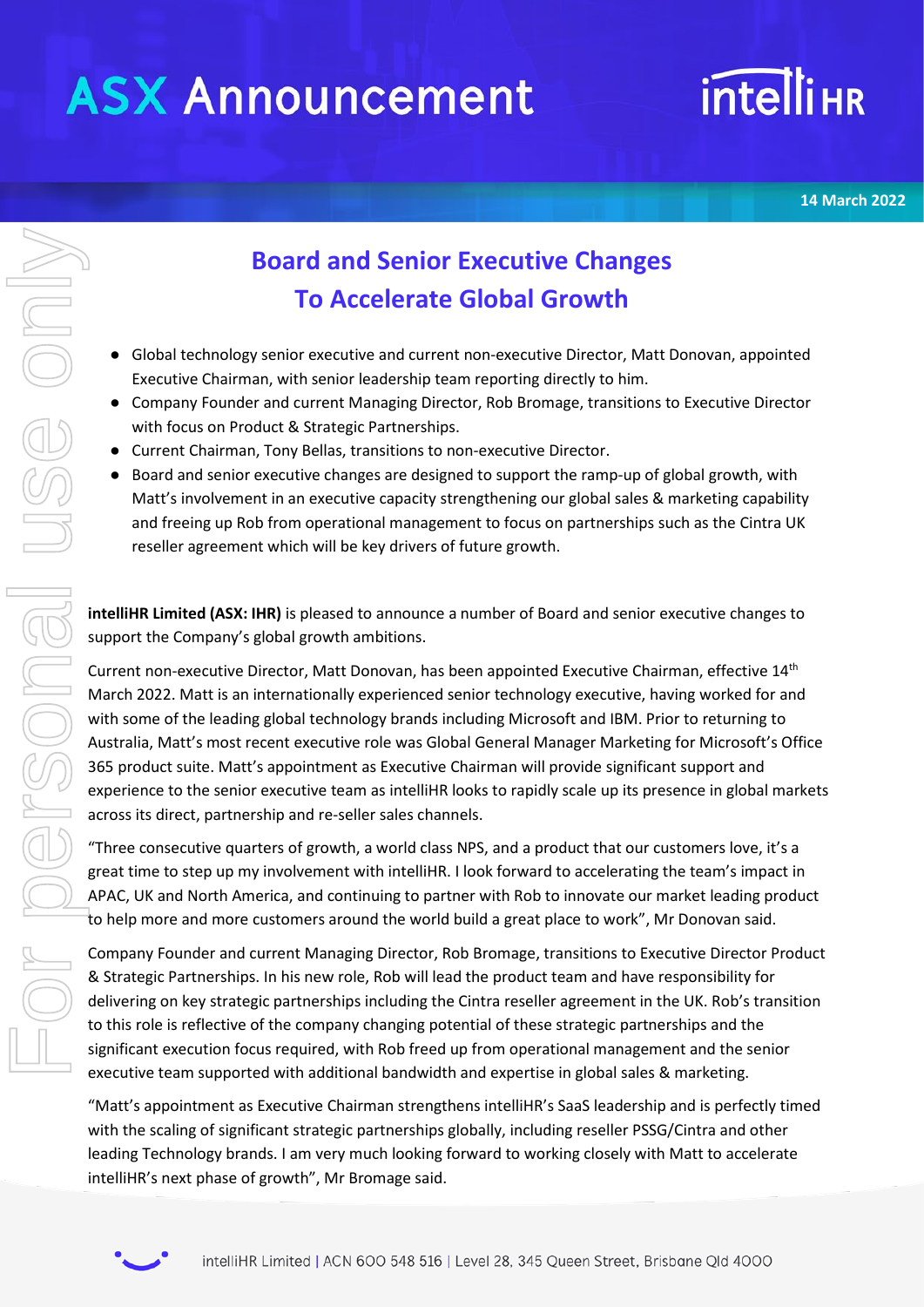# **ASX Announcement**

# **intelliHR**

### **14 March 2022**

Current Chairman, Tony Bellas, transitions to non-Executive Director with the new Chairman taking on an executive role and bringing additional global technology industry experience to the senior leadership team.

"The company is in a rapid growth phase with a focus on the North American and UK markets and the changes we have made achieve two critical outcomes: Rob Bromage is able to focus on key strategic partnership opportunities that will be key drivers of growth; and Matt's involvement at an executive level strengthens our capability in growing the business both in Australia and internationally", Mr Bellas said.

A summary of key terms for the revised senior executive arrangements is provided in Appendix I.

Authorised for release by the Board of intelliHR.

### **Further Information**

Paul Trappett intelliHR Investor Relations investor.relations@intellihr.co

### **About intelliHR**

intelliHR is an Australian HR technology company developing and currently marketing a next-generation cloudbased people management and data analytics platform. Delivered to customers by a SaaS business model, it is disruptive and advanced technology leveraging AI, specifically Natural Language Processing, in the application. It